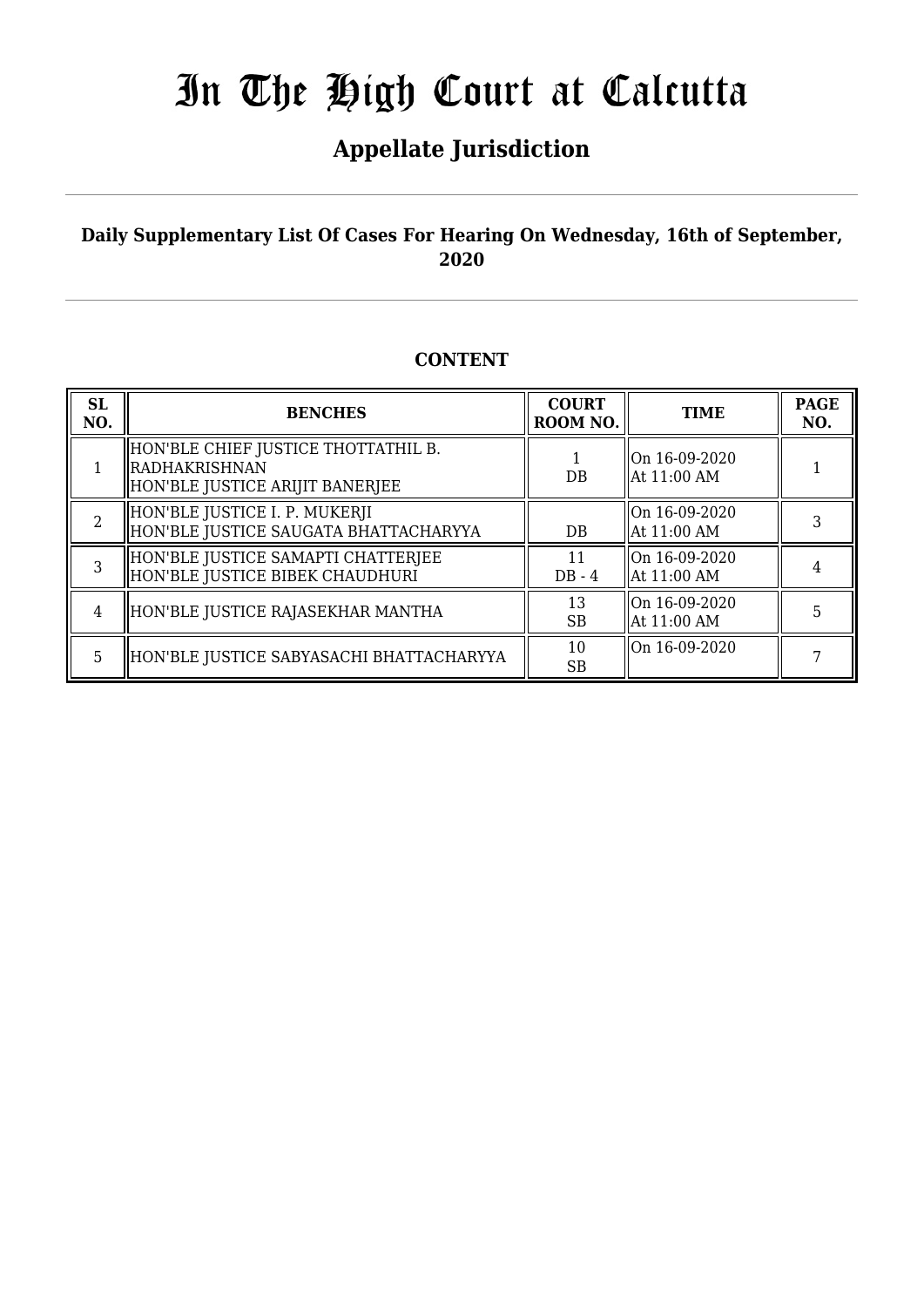

## **Appellate Side**

**SUPPLEMENTARY CAUSELIST For Wednesday The 16th September 2020**

**COURT NO. 1 DIVISION BENCH (DB) AT 11:00 AM HON'BLE CHIEF JUSTICE THOTTATHIL B. RADHAKRISHNAN HON'BLE JUSTICE ARIJIT BANERJEE ( VIA VIDEO CONFERENCE )**

#### **NOTE: MATTERS WILL BE TAKEN UP THROUGH PHYSICAL HEARING ONLY WHEN BOTH THE PARTIES ARE AGREED.**

**NO MENTIONING IN COURT**

#### **FOR JUDGMENT**

( Timing : As per the convenience of Their Lordships. )

1 WPA/5479/2020 VINEET RUIA VS PRINCI SECY,MINISTRY OF HEALTH&FAMILY WELFARE GOVT OF WB&ORS VINEET RUIA IN PERSON

IA NO: CAN/1/2020(Old No:CAN/4144/2020)

2 WPA/6322/2020 PRITHVIJOY DAS & ANR. VS STATE OF WEST BENGAL & ORS. BISWAJIT DUTTA

IA NO: CAN/1/2020(Old No:CAN/4851/2020)

#### **MOTION**

NILANJAN

PBHATTACHARYA

3 WPA/6223/2020 INDRANIL ROY VS STATE OF WEST BENGAL IA NO: CAN/1/2020(Old No:CAN/4588/2020)

4 WPA/6373/2020 BIPLAB KUMAR **CHOWDHURY** VS STATE OF WEST BENGAL & ORS ANIKET MITRA

IA NO: CAN/1/2020(Old No:CAN/4950/2020)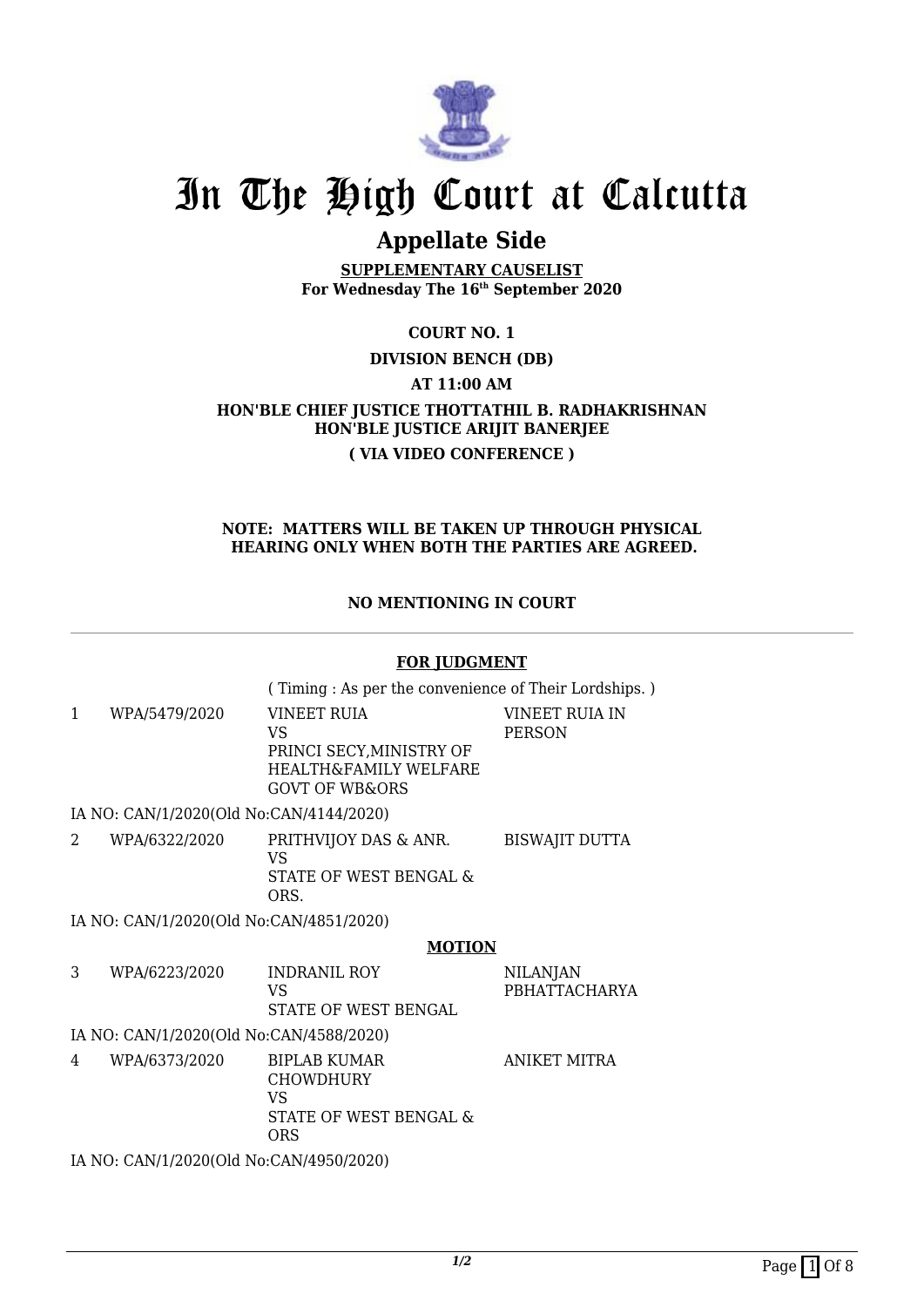| WPA/6060/2020                                   | SURYA PRAKASH SINGH<br>VS                                                                             | ANAND JHA                                                                                                                                                       |  |
|-------------------------------------------------|-------------------------------------------------------------------------------------------------------|-----------------------------------------------------------------------------------------------------------------------------------------------------------------|--|
|                                                 |                                                                                                       |                                                                                                                                                                 |  |
| WPA/5374/2020<br>CAN 3053/2020                  | ARJUN SINGH<br><b>VS</b><br>STATE OF WEST BENGAL &<br><b>ORS</b>                                      | VIKASH SINGH                                                                                                                                                    |  |
|                                                 |                                                                                                       |                                                                                                                                                                 |  |
|                                                 | NABENDU KUMAR<br><b>BANDYOPADHYAY</b><br><b>VS</b><br>STATE OF WEST BENGAL &<br><b>ORS</b>            | ARIJIT BAKSHI                                                                                                                                                   |  |
|                                                 |                                                                                                       |                                                                                                                                                                 |  |
|                                                 | AMBOOJ SHARMA<br><b>VS</b><br><b>STATE OF WEST BENGAL &amp;</b><br><b>ORS</b>                         | DEBOLINA SARKAR                                                                                                                                                 |  |
|                                                 | <b>JAIMAN RAJANI</b><br><b>VS</b><br>STATE OF WEST BENGAL &<br>ORS.                                   | <b>INDRAJIT DEY</b>                                                                                                                                             |  |
|                                                 |                                                                                                       |                                                                                                                                                                 |  |
| WPA/6898/2020                                   | CHANDRA SEKHAR JHA<br><b>AND ANR</b><br><b>VS</b><br>Union of India AND ORS                           | <b>SURENDRA KUMAR</b><br><b>SHARMA</b>                                                                                                                          |  |
|                                                 |                                                                                                       |                                                                                                                                                                 |  |
| WPA/6076/2020                                   | SWARAJ INDIA & ANR<br><b>VS</b><br>STATE OF WEST BENGAL&<br><b>ORS</b>                                | <b>SURYANU SENGUPTA</b>                                                                                                                                         |  |
| IA NO: CAN/1/2020(Old No:CAN/4297/2020)         |                                                                                                       |                                                                                                                                                                 |  |
| WPA/5744/2020                                   | <b>AMBOOJ SHARMA</b><br>VS<br><b>STATE OF WEST BENGAL &amp;</b><br><b>ORS</b>                         | DEBOLINA SARKAR                                                                                                                                                 |  |
| IA NO. CAN/3/2020<br>(Old No:<br>CAN/3012/2020) | RAKESH KUMAR<br><b>SRIVASTAVA</b><br>Vs<br>UNION OF INDIA& ORS                                        | <b>KUMKUM</b><br><b>MUKHERJEE</b><br><b>KUM KUM</b><br><b>MUKHERJEE</b>                                                                                         |  |
|                                                 | wt7 WPA/5376/2020<br>IA NO: CAN/1/2020<br>wt8 WPA/5377/2020<br>wt9 WPA/5416/2020<br>IA NO: CAN/1/2020 | <b>UNION OF INDIA &amp;ORS</b><br>IA NO: CAN/1/2020(Old No:CAN/4276/2020)<br>IA NO: CAN/1/2020(Old No:CAN/3054/2020)<br>IA NO: CAN/1/2020(Old No:CAN/3116/2020) |  |

In MAT/430/2017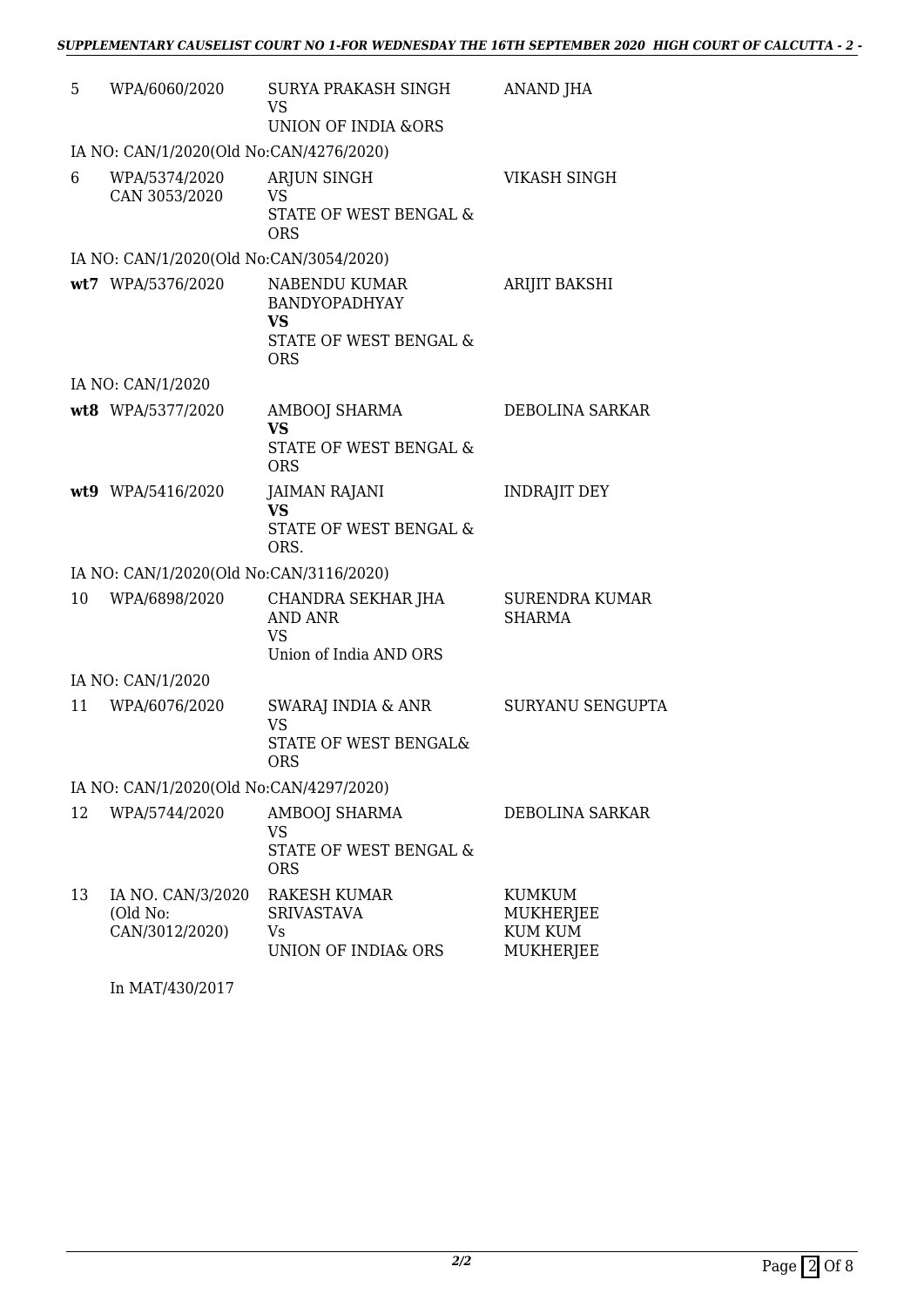

## **Appellate Side**

**SUPPLEMENTARY CAUSELIST For Wednesday The 16th September 2020**

## **COURT NO. 27 DIVISION BENCH (DB) AT 11:00 AM HON'BLE JUSTICE I. P. MUKERJI HON'BLE JUSTICE SAUGATA BHATTACHARYYA ( VIA VIDEO CONFERENCE )**

**NOTE: MATTERS WILL BE TAKEN UP THROUGH PHYSICAL HEARING ONLY WHEN BOTH THE PARTIES ARE AGREED.**

#### **1. MA - 033 OF 2020 WITH CAN 52/2020**

#### **ANDAMAN & NICOBAR STATE CO-OPERATIVE BANK LIMITED VS. THE ANDAMAN & NICOBAR ADMINISTRATION & ORS.**

#### **ADVOCATE ON RECORD MS. TASNEEN**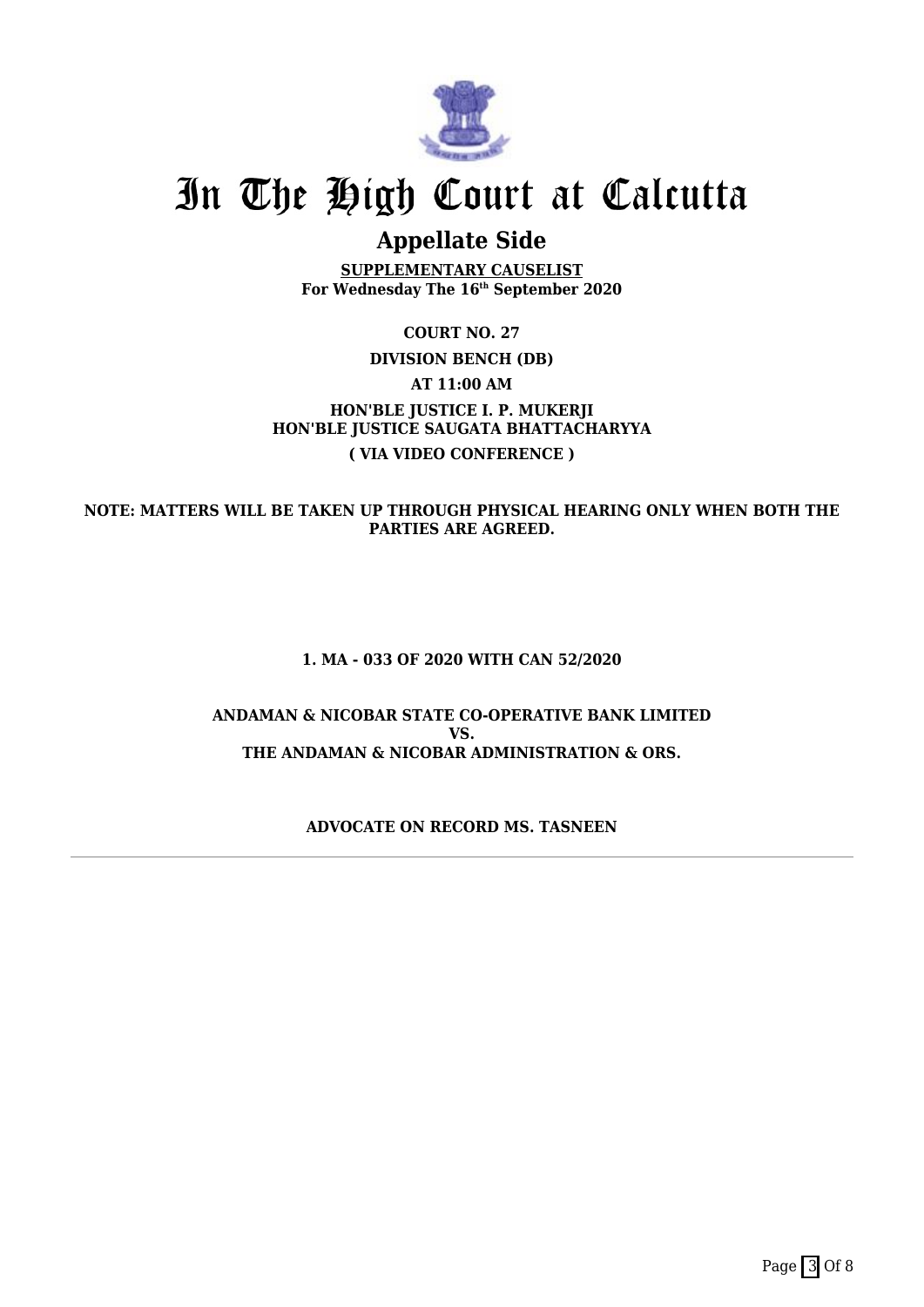

## **Appellate Side**

**SUPPLEMENTARY CAUSELIST For Wednesday The 16th September 2020**

> **COURT NO. 11 DIVISION BENCH (DB )**

> > **AT 11:00 AM**

#### **HON'BLE JUSTICE SAMAPTI CHATTERJEE HON'BLE JUSTICE BIBEK CHAUDHURI (VIA VIDEO CONFERENCE)**

**NOTE : MATTERS WILL BE TAKEN UP THROUGH PHYSICAL HEARING ONLY WHEN BOTH THE PARTIES ARE AGREED.**

#### **APPLICATION FOR ANTICIPATORY BAIL**

1 CRM/6494/2020 SANKAR ORAON@SHANKAR ORAON VS State of West Bengal

HILLOLSAHA PODDAR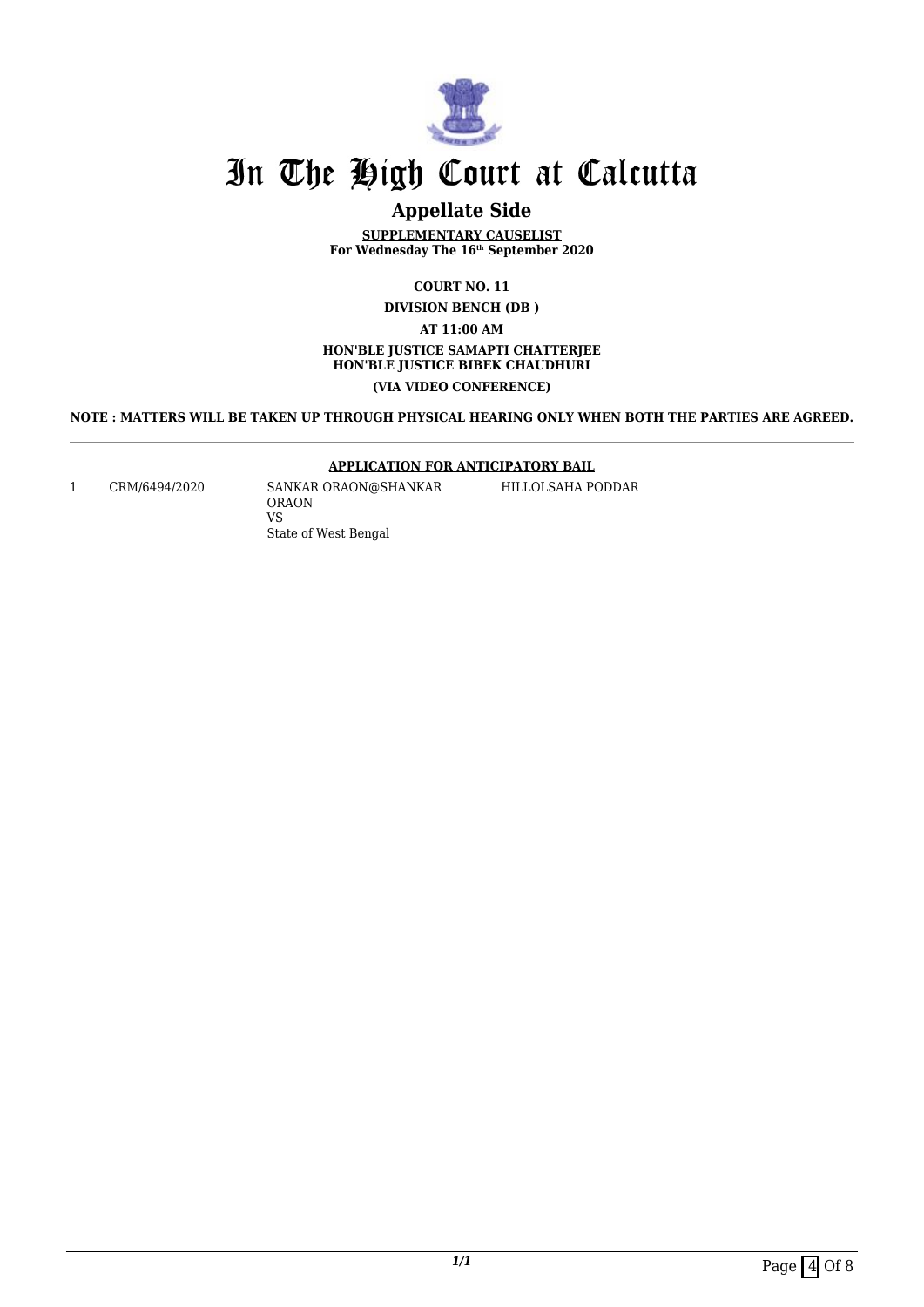

## **Appellate Side**

**SUPPLEMENTARY CAUSELIST For Wednesday The 16th September 2020**

**COURT NO. 13**

**SINGLE BENCH (SB)**

### **AT 11:00 AM HON'BLE JUSTICE RAJASEKHAR MANTHA**

### **(VIA VIDEO CONFERENCE)**

#### **NOTE : MATTERS WILL BE TAKEN UP THROUGH PHYSICAL HEARING ONLY WHEN BOTH THE PARTIES ARE AGREED.**

|                                         |                                         | <b>APPLICATION</b>                                                                  |                          |  |
|-----------------------------------------|-----------------------------------------|-------------------------------------------------------------------------------------|--------------------------|--|
| $\mathbf{1}$                            | CO/1155/2020                            | SOUMI MUKHERJEE<br>(CHAKKRABORTY)<br><b>VS</b><br>MANAS MUKHERJEE                   | <b>SOUMI GHOSAL</b>      |  |
|                                         | IA NO: CAN/1/2020(Old No:CAN/4608/2020) |                                                                                     |                          |  |
| wt2                                     | CO/1119/2020                            | MANAS MUKHERJEE<br>VS<br><b>SOUMI</b><br>MUKHERJEE(CHAKRABORTY)                     | SANANDA GANGULY          |  |
|                                         |                                         | IA NO: CAN/2/2020(Old No:CAN/3980/2020), CAN/3/2020(Old No:CAN/3981/2020)           |                          |  |
|                                         | <b>MOTION</b>                           |                                                                                     |                          |  |
| 3                                       | WPA/6650/2020                           | PRATIMA MITRYA<br>VS<br>STATE OF WEST BENGAL                                        | SUBINAY DEY              |  |
|                                         | IA NO: CAN/1/2020(Old No:CAN/5504/2020) |                                                                                     |                          |  |
| 4                                       | WPA/6783/2020                           | <b>BAPI GHOSH</b>                                                                   | <b>SUNIL KUMAR GUPTA</b> |  |
|                                         |                                         | VS<br>STATE OF WEST BENGAL & ORS                                                    |                          |  |
|                                         | IA NO: CAN/1/2020(Old No:CAN/5733/2020) |                                                                                     |                          |  |
| 5                                       | WPA/6784/2020                           | SATYAJIT GANGULY & ORS<br>VS<br>STATE OF WEST BENGAL & ORS                          | PARASH NATH YADAV        |  |
|                                         | IA NO: CAN/1/2020(Old No:CAN/5732/2020) |                                                                                     |                          |  |
| 6                                       | WPA/6809/2020                           | SUBHRAJYOTI GANGOPADHYAY &<br><b>ORS</b><br><b>VS</b><br>STATE OF WEST BENGAL & ORS | TANUJA BASAK             |  |
| IA NO: CAN/1/2020(Old No:CAN/5790/2020) |                                         |                                                                                     |                          |  |
| 7                                       | WPA/6813/2020                           | BRIJ KISHORE MAHATO & ORS<br>VS<br>STATE OF WEST BENGAL & ORS                       | <b>TANUJA BASAK</b>      |  |
| IA NO: CAN/1/2020(Old No:CAN/5794/2020) |                                         |                                                                                     |                          |  |
|                                         | <b>CRIMINAL REVISION</b>                |                                                                                     |                          |  |
| 8                                       | CRR/1035/2020                           | <b>SURESH AGARWAL</b><br>VS<br>STATE OF WEST BENGAL & ANR                           | <b>ARNAB CHATTERJEE</b>  |  |
|                                         | IA NO: CRAN/1/2020                      |                                                                                     |                          |  |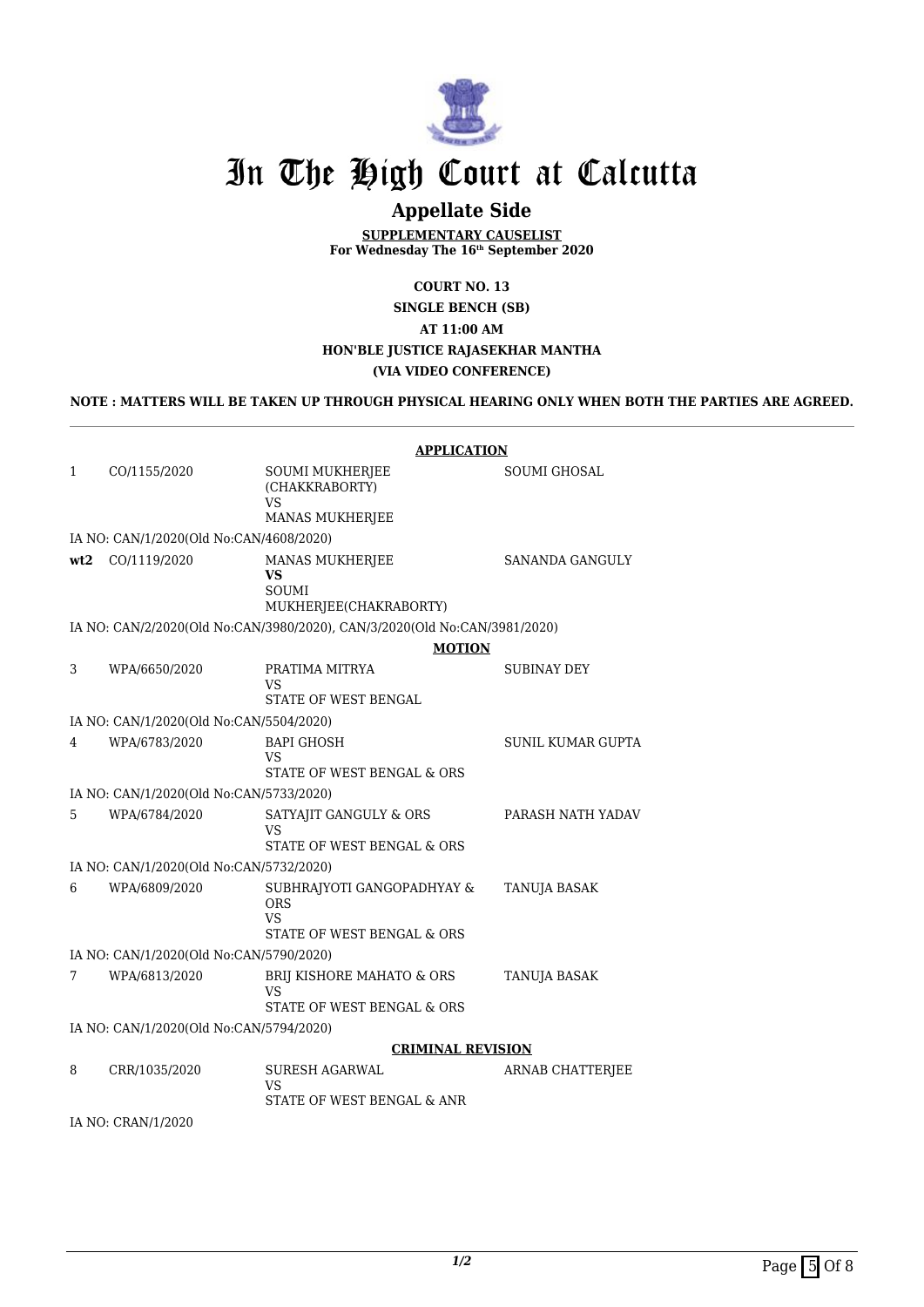9 CRR/1137/2020 RAMAN KUMAR & ORS

VS

STATE OF WEST BENGAL & ORS

MOYUKH MUKHERJEE

IA NO: CRAN/1/2020(Old No:CRAN/4562/2020), CRAN/2/2020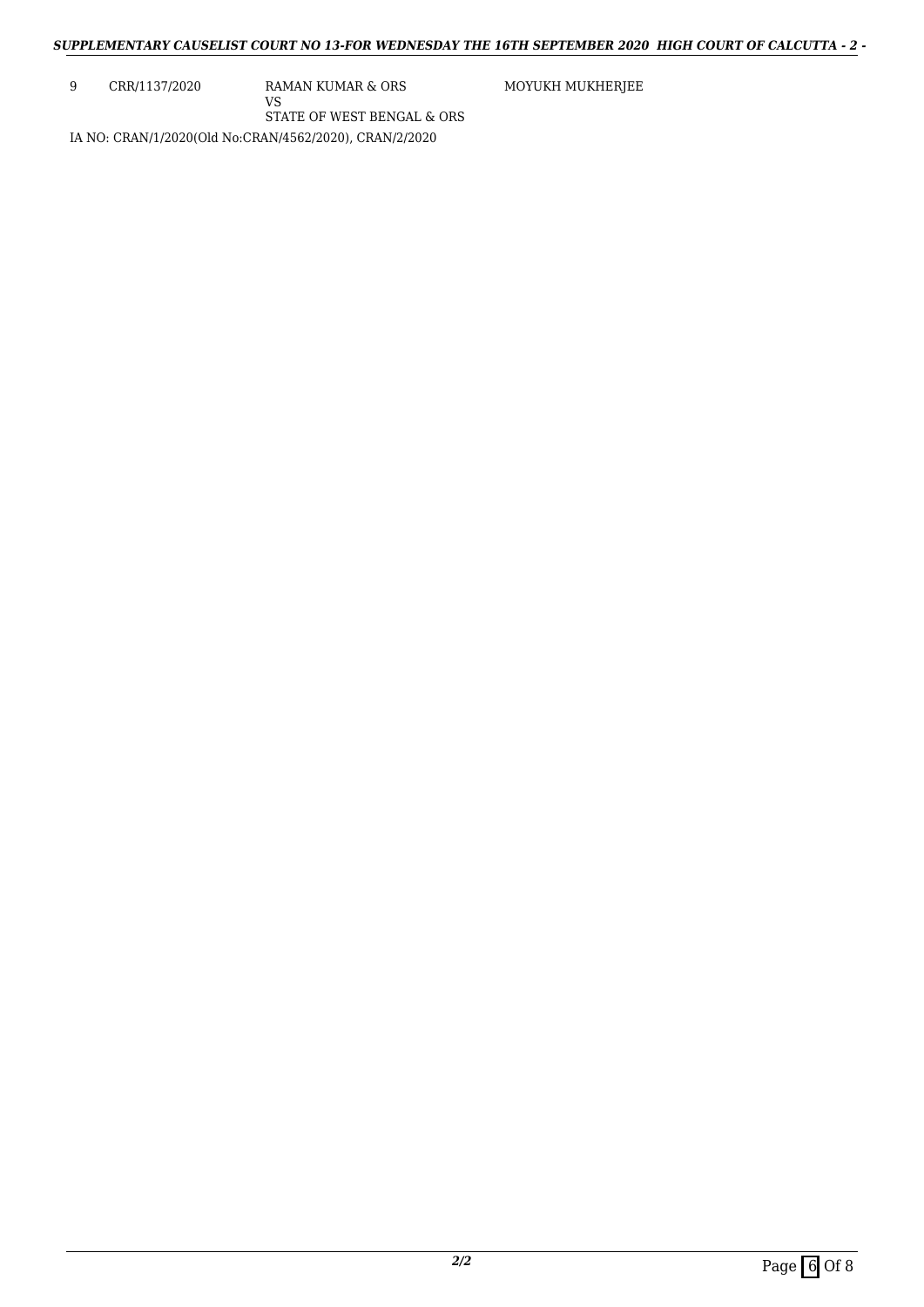

## **Appellate Side**

**SUPPLEMENTARY CAUSELIST For Wednesday The 16th September 2020**

#### **COURT NO. 10 SINGLE BENCH (SB)**

#### **HON'BLE JUSTICE SABYASACHI BHATTACHARYYA (VIA VIDEO CONFERENCE)**

#### **ORIGINAL SIDE MATTERS WILL BE TAKEN UP FROM 11 A.M. TO 12 P.M., AND FOR REST OF THE DAY APPELLATE SIDE MATTERS WILL BE TAKEN UP.**

#### **MATTERS IN THE SUPPLEMENTARY LIST WILL BE TAKEN UP BEFORE THE DAILY LIST.**

#### **NOTE : MATTERS WILL BE TAKEN UP THROUGH PHYSICAL HEARING ONLY WHEN BOTH THE PARTIES ARE AGREED.**

|                                         |                                         | <b>FOR ORDERS</b>                                                          |                      |  |
|-----------------------------------------|-----------------------------------------|----------------------------------------------------------------------------|----------------------|--|
| 1                                       | WPA/5950/2020                           | VSAIPPL SATYAM INFRA (JV) &<br>ORS.<br><b>VS</b><br>COAL INDIA LTD. & ORS. | SAPTARSHI KUMAR MAL  |  |
|                                         |                                         | <b>MOTION</b>                                                              |                      |  |
| 2                                       | WPA/7223/2020                           | <b>BUDDHISWAR MONDAL</b><br><b>VS</b><br>Union of India                    | SUMITAVA CHAKRABORTY |  |
|                                         | IA NO: CAN/1/2020                       |                                                                            |                      |  |
| 3                                       | WPA/7242/2020                           | <b>ASHA MUKHERJEE</b><br><b>VS</b><br>UNION OF INDIA AND ORS.              | <b>NAZIR AHMED</b>   |  |
|                                         | IA NO: CAN/1/2020                       |                                                                            |                      |  |
| 4                                       | WPA/6157/2020                           | UTPAL PAIRA & ANR<br><b>VS</b><br>STATE OF WEST BENGAL & ORS               | SHIBAJI KUMAR DAS    |  |
|                                         | IA NO: CAN/1/2020(Old No:CAN/4452/2020) |                                                                            |                      |  |
| 5                                       | WPA/6205/2020                           | SWAPAN KUMAR DUTTA & ANR<br>VS<br>HOWRAH ZILLA PARISHAD & ORS.             | SOUMEN BHATTACHARJEE |  |
| IA NO: CAN/1/2020(Old No:CAN/4548/2020) |                                         |                                                                            |                      |  |
| 6                                       | WPA/6222/2020                           | RADHAGOBINDA DAS & ORS<br>VS<br>STATE OF WEST BENGAL& ORS                  | ATARUL HAOUE MOLLA   |  |
|                                         | IA NO: CAN/1/2020(Old No:CAN/4585/2020) |                                                                            |                      |  |
| 7                                       | WPA/6333/2020                           | <b>RATAN BANIK</b><br>VS<br>STATE OF WEST BENGAL & ORS                     | <b>NEIL BASU</b>     |  |
| IA NO: CAN/1/2020(Old No:CAN/4876/2020) |                                         |                                                                            |                      |  |
| 8                                       | WPA/6774/2020                           | <b>SUDHIR SARKAR &amp; ORS</b><br>VS<br>STATE OF WEST BENGAL & ORS         | <b>GOPAL DAS</b>     |  |
| IA NO: CAN/1/2020(Old No:CAN/5717/2020) |                                         |                                                                            |                      |  |